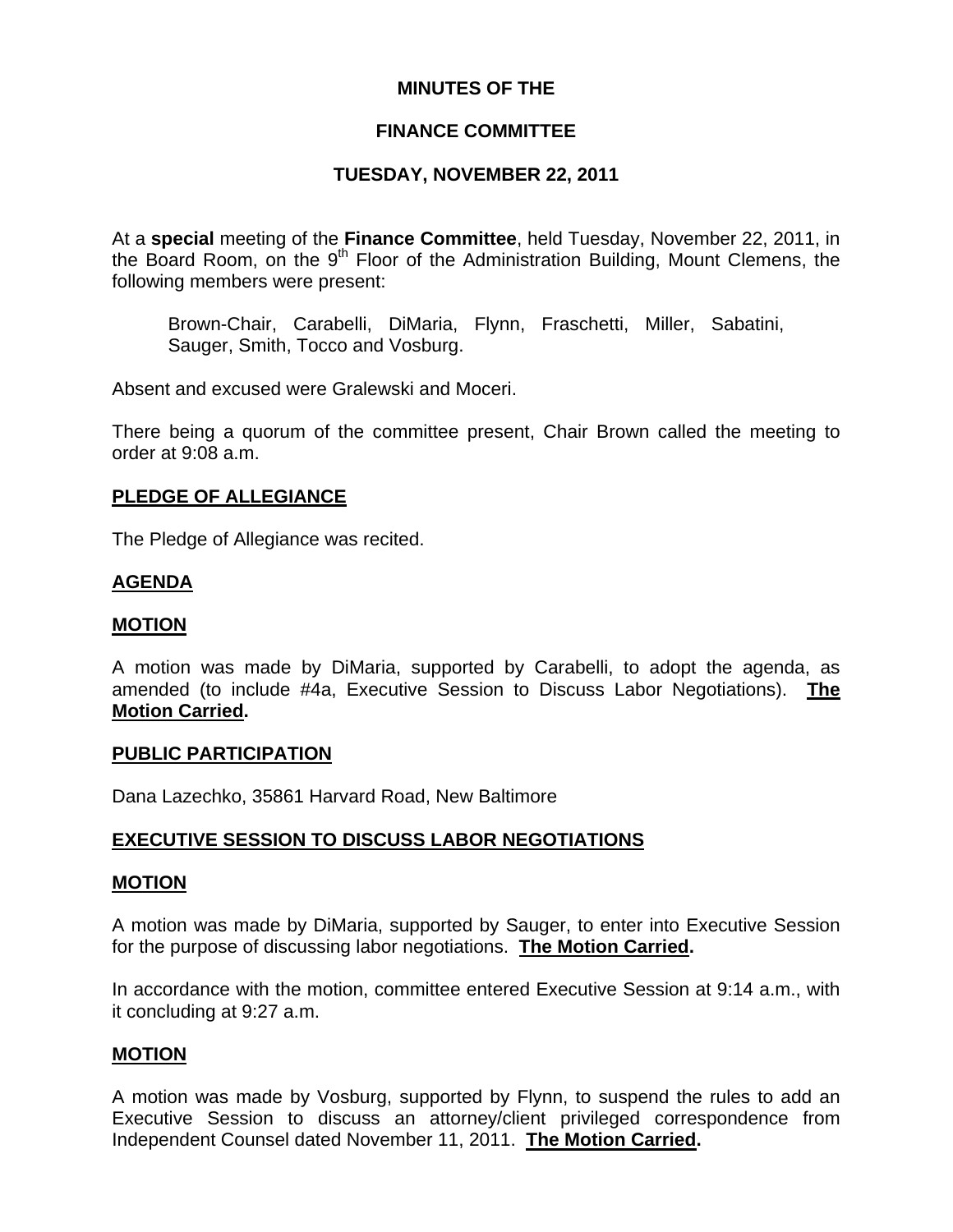# **EXECUTIVE SESSION TO DISCUSS ATTORNEY/CLIENT PRIVILEGED CORRESPONDENCE FROM INDEPENDENT COUNSEL**

### **MOTION**

A motion was made by Vosburg, supported by Carabelli, to enter into Executive Session for the purpose of discussing an attorney/client privileged memorandum from Independent Counsel dated November 21, 2011.

A roll call vote was taken as follows:

Voting Yes were Carabelli, DiMaria, Flynn, Fraschetti, Sabatini, Sauger, Smith, Tocco, Vosburg, Miller and Brown. There were 11 "Yes" votes.

### **The Motion Carried.**

In accordance with the motion, committee entered Executive Session at 9:30 a.m., with it concluding at 10:03 a.m.

## **REPORT FROM AUDITING FIRM, REHMANN ROBSON, TO DISCUSS ACCOUNTING ERROR RELATED TO THE REIMBURSEMENT OF FUNDS FROM THE MACOMB HEALTH PLAN**

Pete Provenzano gave an overview of the accounting error regarding reimbursement of funds from the Macomb Health Plan. Distributed was a chart that explained the flow of money and what occurred for Fiscal Year ending September 30, 2011, as well as a spreadsheet that described the error beginning in 2005.

The following commissioners spoke: Carabelli, Flynn, Tocco, DiMaria, Miller and Sabatini.

Mark Sherhart from Rehmann Robson described their auditing process and spoke about how the error will be corrected.

The following commissioners spoke: Brown, Carabelli, Sabatini, Tocco and Flynn.

### **COMMITTEE RECOMMENDATION - MOTION**

A MOTION WAS MADE BY MILLER, SUPPORTED BY CARABELLI, TO RECOMMEND THAT THE BOARD OF COMMISSIONERS APPROVE CANCELLATION OF THE CONTRACT WITH REHMANN ROBSON AND THAT AN RFP BE SENT OUT AND THE CONTRACT BE BROUGHT BEFORE THE BOARD OF COMMISSIONERS FOR APPROVAL; FURTHER, A COPY OF THIS BOARD OF COMMISSIONERS' ACTION IS DIRECTED TO BE DELIVERED FORTHWITH TO THE OFFICE OF THE COUNTY EXECUTIVE.

The following commissioners spoke: Miller, Fraschetti and Tocco.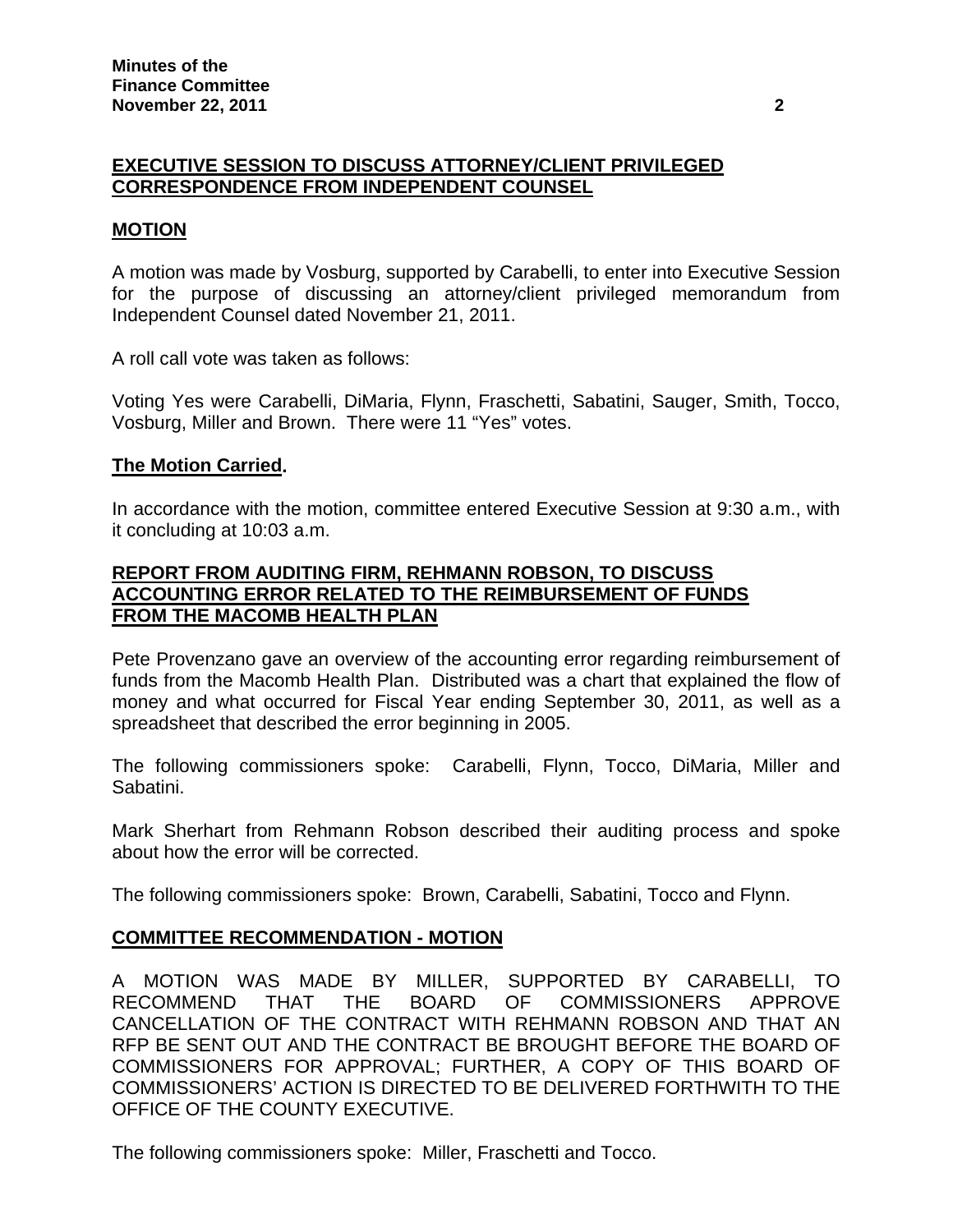Commissioners Miller and Carabelli offered a substitute motion:

### **SUBSTITUTE COMMITTEE RECOMMENDATION - MOTION**

A MOTION WAS MADE BY MILLER, SUPPORTED BY CARABELLI, TO REQUEST THE OFFICE OF COUNTY EXECUTIVE TO EXPLORE CANCELLATION OF THE CONTRACT WITH THE AUDITING FIRM, REHMANN ROBSON, AND PUTTING OUT AN RFP FOR A NEW AUDITING FIRM, AND THAT THE CONTRACT COME BEFORE THE BOARD OF COMMISSIONERS FOR APPROVAL; FURTHER, A COPY OF THIS BOARD OF COMMISSIONERS' ACTION IS DIRECTED TO BE DELIVERED FORTHWITH TO THE OFFICE OF THE COUNTY EXECUTIVE.

The following commissioner spoke: Fraschetti.

A ROLL CALL VOTE WAS TAKEN AS FOLLOWS:

VOTING YES WERE CARABELLI, DiMARIA, FLYNN, SABATINI, SAUGER, TOCCO, MILLER AND BROWN. THERE WERE 8 "YES" VOTES.

VOTING NO WAS FRASCHETTI. THERE WAS 1 "NO" VOTE.

### **THE MOTION CARRIED.**

(Note: under New Business later in the meeting, this motion was referred to the Audit Committee.)

### **DISCUSSION ON MACOMB COUNTY BUDGET FOR YEARS ENDING 2012 AND 2013**

Pete Provenzano provided a brief overview and noted that since discussions on the budget began, they have been able to eliminate the budget gap and there is a budget surplus of approximately \$48,000.

The following commissioners spoke: Carabelli, Flynn, Tocco, Miller and Fraschetti.

Commissioner Flynn requested an updated list of the positions within this recommended budget and the salary range for each.

### **ADOPTION OF PURCHASING ORDINANCE**

# **COMMITTEE RECOMMENDATION – MOTION**

A MOTION WAS MADE BY MILLER, SUPPORTED BY FLYNN, TO RECOMMEND THAT THE BOARD OF COMMISSIONERS ADOPT THE PURCHASING ORDINANCE (#7); FURTHER, A COPY OF THIS BOARD OF COMMISSIONERS' ACTION IS DIRECTED TO BE DELIVERED FORTHWITH TO THE OFFICE OF THE COUNTY EXECUTIVE.